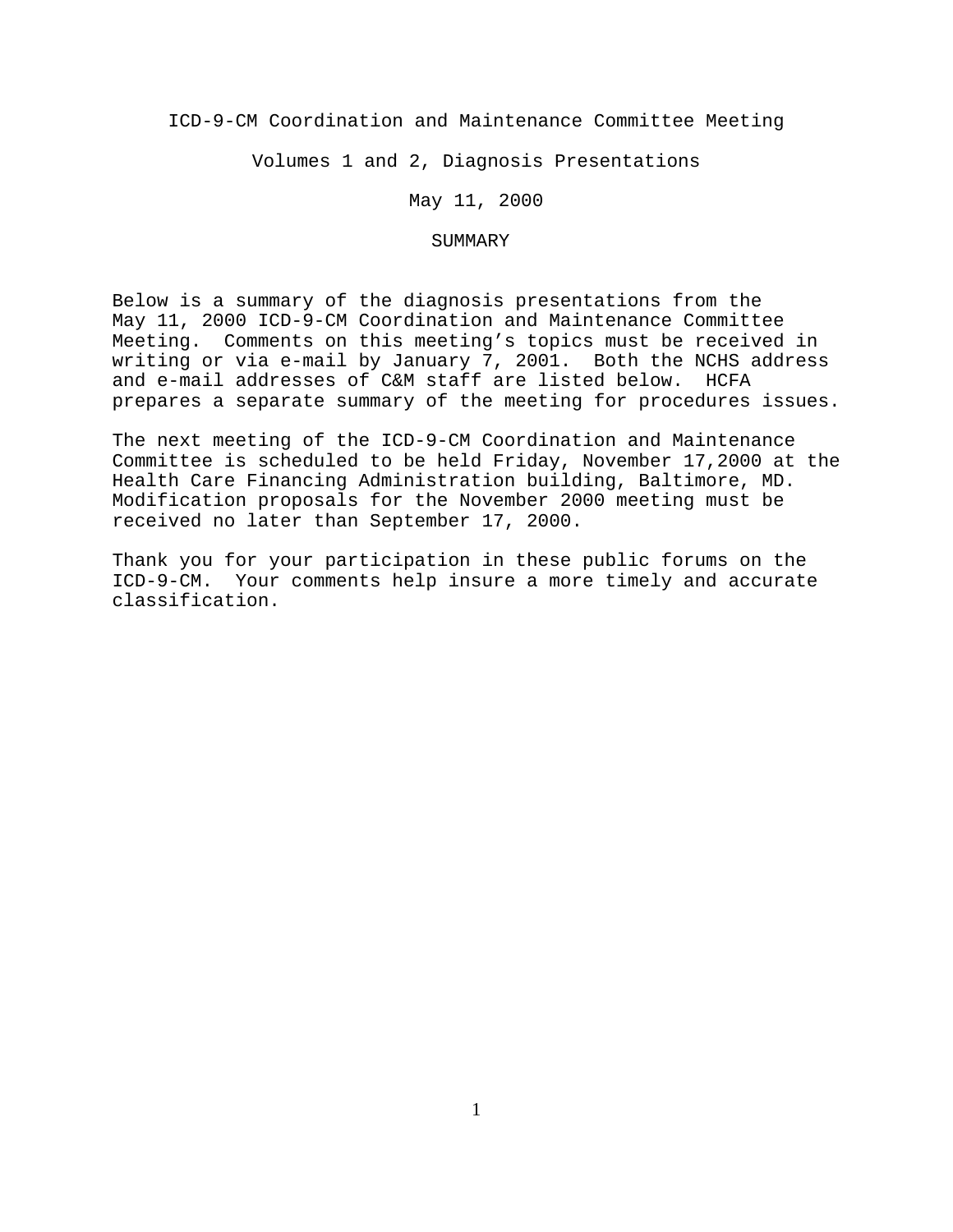| May 11, 2000                | ICD-9-CM Coordination and Maintenance Committee Meeting<br>ICD-9-CM Volume 1 and 2, Diagnosis Presentations               |
|-----------------------------|---------------------------------------------------------------------------------------------------------------------------|
| Mailing Address:            |                                                                                                                           |
| Hyattsville, Maryland 20782 | National Center for Health Statistics<br>ICD-9-CM Coordination and Maintenance Committee<br>6525 Belcrest Road, Room 1100 |
| Fax: $(301)458-4022$        |                                                                                                                           |
| Donna Pickett:              | Room 1100 (301) 458-4200<br>$E$ -mail: dfp4@cdc.qov                                                                       |
| Amy Blum:                   | Room 1100 (301) 458-4200<br>$E$ -mail: alb8@cdc.gov                                                                       |
| David Berglund:             | Room 1100 (301)458-4200<br>$E$ -mail: zhc2@cdc.gov                                                                        |
| Lizabeth Wing:              | Room 1100 (301)458-4200<br>$E$ -mail: llw4@cdc.gov                                                                        |

NCHS Classification of Diseases web page: http://www.cdc.gov/nchs/icd9.htm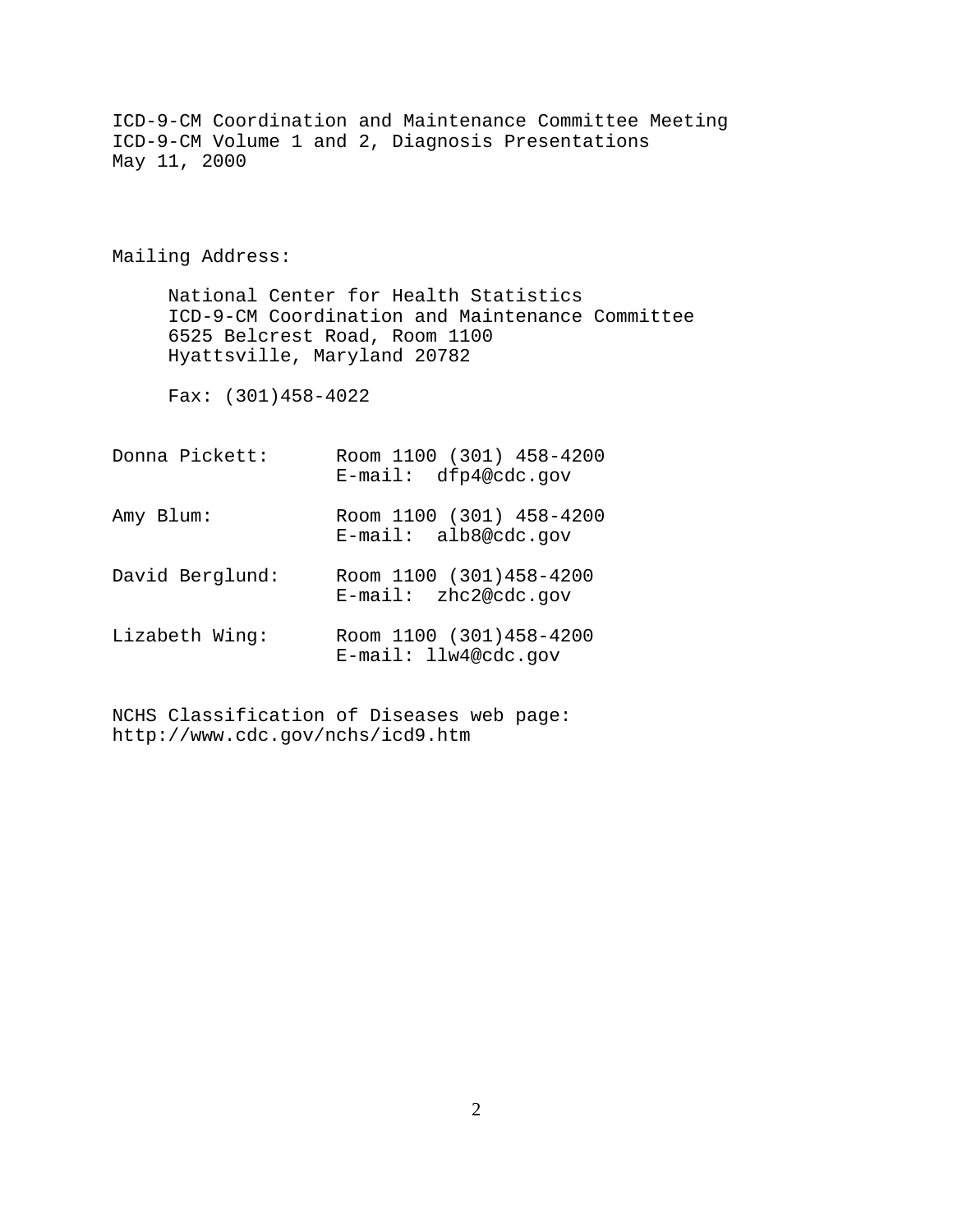#### Welcome and Announcements

Donna Pickett welcomed all in attendance to the diagnosis portion of the C&M meeting. She stated that the ICD-9-CM addenda files and conversion table will be on the NCHS web page within the next two weeks. These contain the coding changes which become effective on October 1, 2000. Additionally, AHA Coding Clinic will publish this in a special edition later this year.

NCHS is sponsoring a Data Users Conference in June. Brochures were available for those interested in attending. The conference information is also available on the NCHS home web page (http://www.cdc.gov/nchs).

Donna gave an update on the status of the ICD-10-CM, which is still in development. The final rule for code sets is tentatively scheduled to be published by the end June. After the final rule is published the National Committee on Vital and Health Statistics (NCVHS) will schedule public hearings about moving to new code sets including ICD-10-CM. A more detailed update on ICD-10-CM will be given at the November 2000 ICD-9-CM Coordination and Maintenance Committee meeting. She encouraged everyone to continue to watch the NCHS web page since changes are posted there. Both HCFA and NCHS web pages cross link to each other and there is also a link to the NCVHS web page.

Donna announced that NCHS will no longer mail out the tentative agenda for these meetings because many mailings are returned undeliverable. The agenda is published in the Federal Register and is posted on the NCHS web page. If there is anyone who does not have access to either of these they can contact NCHS so that an agenda can be mailed.

Continuing Education certificates were made available at the conclusion of the meeting.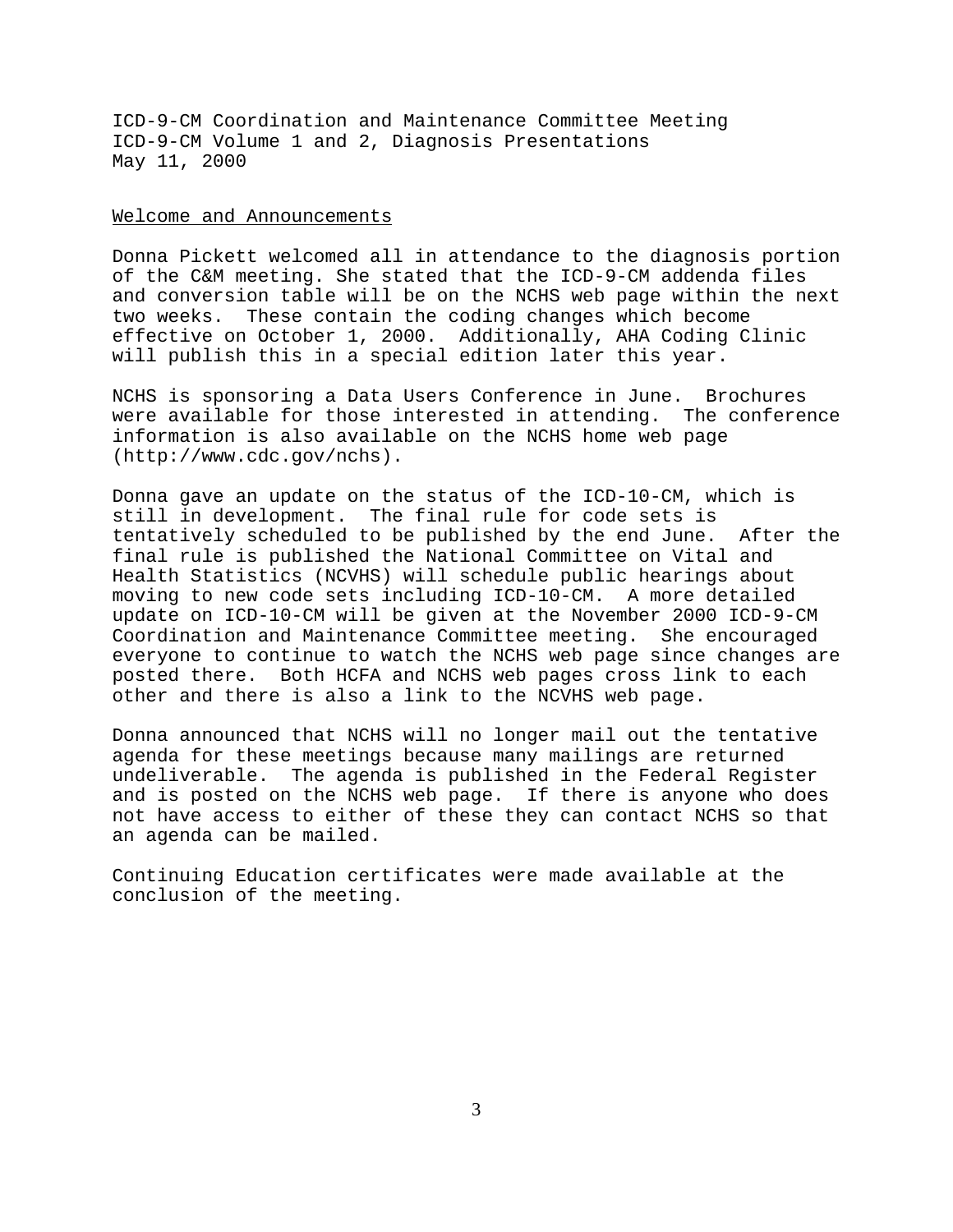SUMMARY OF COMMENTS AND DISCUSSION OF VOLUMES 1 AND 2 TOPICS The following topics were presented at the meeting (see attached topic packet):

## Dysmetabolic Syndrome X

Richard Dickey, M.D., representing the American Association of Clinical Endocrinologists (AACE) presented an overview of this syndrome. He stated that it is still an "evolving" syndrome and the definition has changed over time. Currently the AACE defines this syndrome as an increased cellular resistance to insulin. He spoke about the other conditions which are associated with this syndrome and why they were proposing nine new codes (option 2 of the topic). Dr. Dickey recommended disregarding Option 3 (assigning this to hyperinsulinemia) since the term hyperinsulinemia is generally used to mean cases with hypoglycemia. An explanation was also given for the difference between this and cardiac Syndrome X (currently indexed to 413.9).

Several questions were raised regarding how this syndrome would be documented in the medical record and how coders would know to link Syndrome X and the listed associated conditions (e.g., hypertension) to use the codes for this syndrome with those conditions. Dr. Dickey stated that currently physicians are more likely to document this as "insulin resistance" rather than Syndrome X and list associated conditions separately. Many commented that this would be difficult to know when to use the Syndrome X codes especially those which associate it with other conditions. They felt that proposed code 277.79, Other dysmetabolic Syndrome X, would be the most used.

#### SLAP lesions

There was a question as to whether any other lesions could be assigned to this code. The answer was no. There was a comment that the acronym SLAP and the code description do not match and thought this would cause confusion. Both SLAP and the code title would be included in the index.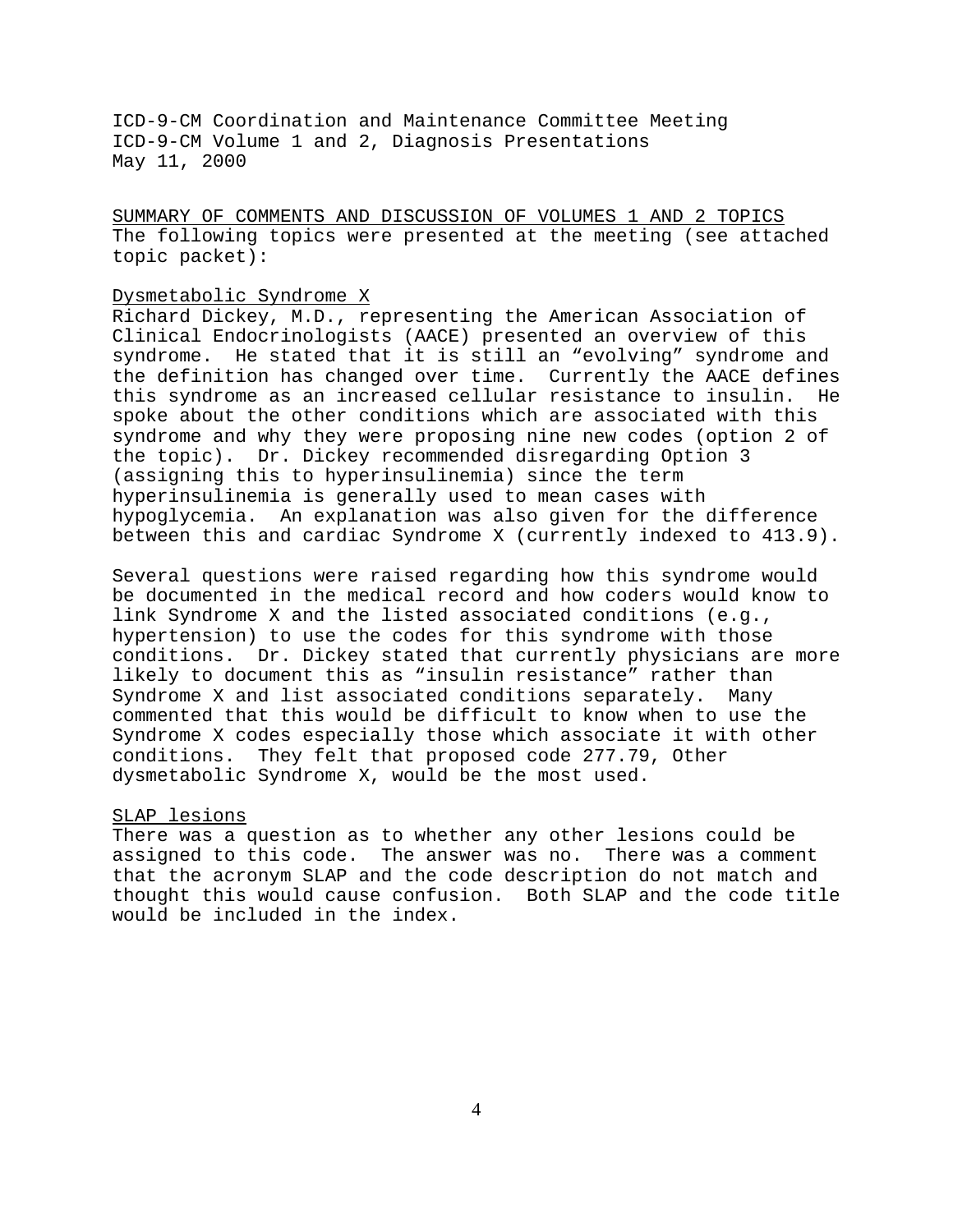## Supraglottitis

A question was asked whether to code epiglottitis if this is documented but the physician also writes supraglottitis. In this case the epiglottitis codes would be used since it is more specific.

#### Stress fracture

A question was raised as to why more sites were not listed with individual codes since codes 733.93-733.98 are available and the proposal only includes new codes 733.93-733.95. This will be reviewed further. Some questioned whether documentation would be clear regarding pathological fracture vs. stress fracture.

## Periventricular leukomalacia (PVL)

Laura Powers, M.D., representing the American Academy of Neurology, presented an overview of this condition. Periventricular leukomalacia (PVL) can be caused by hypoxia but intrauterine infections can also cause this. It occurs in both pre-term and full term infants with 25-40% of pre-term infants having it discovered through MRI. 82% of infants having this diagnosed via MRI develop cerebral palsy as well as other chronic sequelae (diplegia, quadriplegia and epilepsy). Because infants have actively myelinating cells for up to six years they are more prone to this. Many infants who have PVL also have intraventricular hemorrhage though one does not always cause the other.

Dr. Powers was asked whether PVL in newborns is the same as the adult condition "white matter disease" and what codes she uses in her practice for that disease. While they are similar, the adult disease is caused by atherosclerosis and they use the stroke codes. However, physicians should be queried about code assignment when this terminology is used in the record.

## Mammographic microcalcification

A comment was made that sometimes pathologists use the phrase "microcalcification of breast tissue" and whether this would be coded to this new code. The new code is proposed to be used only for mammographic microcalcification findings.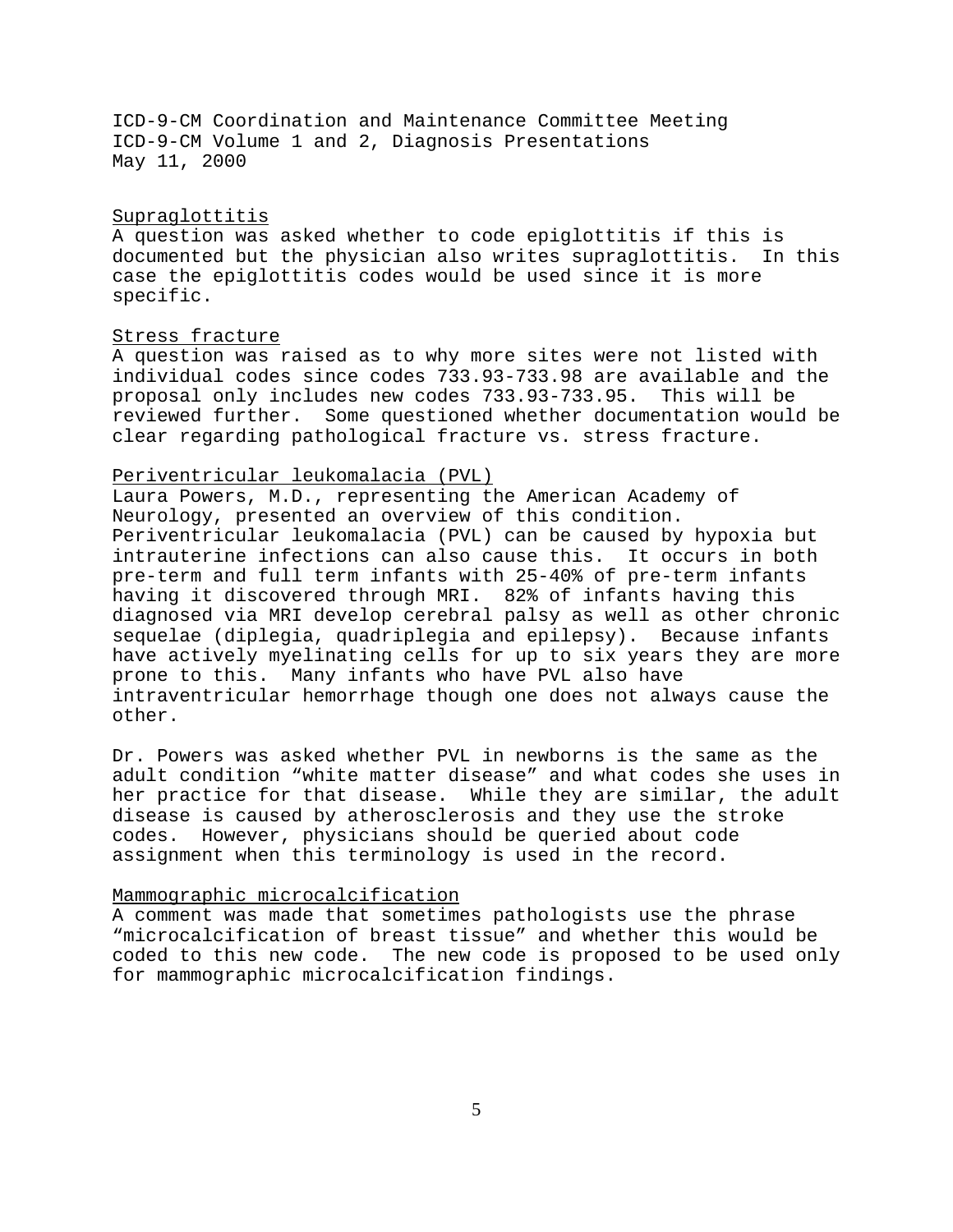### Premature menopause

A comment was made that one might confuse when to use the proposed code 256.21, postsurgical ovarian failure vs. the new V code, V45.77, acquired absence of genital organs (to which acquired absence of ovary is indexed). Question was also raised as to whether to code patients with one missing ovary here or to the V code. Comment was also made as to how premature menopause, perimenopause and postmenopause are defined. The American College of OB-GYN (ACOG) has definitions for these conditions. These questions and use of the codes could be clarified in a Coding Clinic article.

### Burn from tanning bed

It was pointed out that effects of ultraviolet radiation is indexed to code 990 and that coders may confuse when to use that vs. 692.82. The code 990 is an unspecified category and there are excludes notes for specified adverse effects of radiation (such as dermatitis) which refer the coder to the 692.7-692.8 range. This will be reviewed further to see if any further index changes are needed. A question was asked as to whether the "rule of 9's" should be applied to the proposed code 692.76, sunburn of third degree. The rule of 9's is only used with the 948 category of burn codes and codes from that category would not be used with the sunburn codes.

Posttraumatic wound infections versus complicated open wound No comments regarding this proposal.

#### Head injuries

No comments regarding this proposal other than bullet wounds should be treated (coded) as skull fractures.

# "Fall" versus "Strike against" external cause

A comment was made that the late effect of falls code should be modified as well. A question was raised regarding which proposed "striking against" E code to use if it was not known if the person fell or not. The default would be the striking incident without fall if the documentation was not specific. Current coding guidelines state to use the E code most related to the principal diagnosis and this would not change with these new proposed codes.